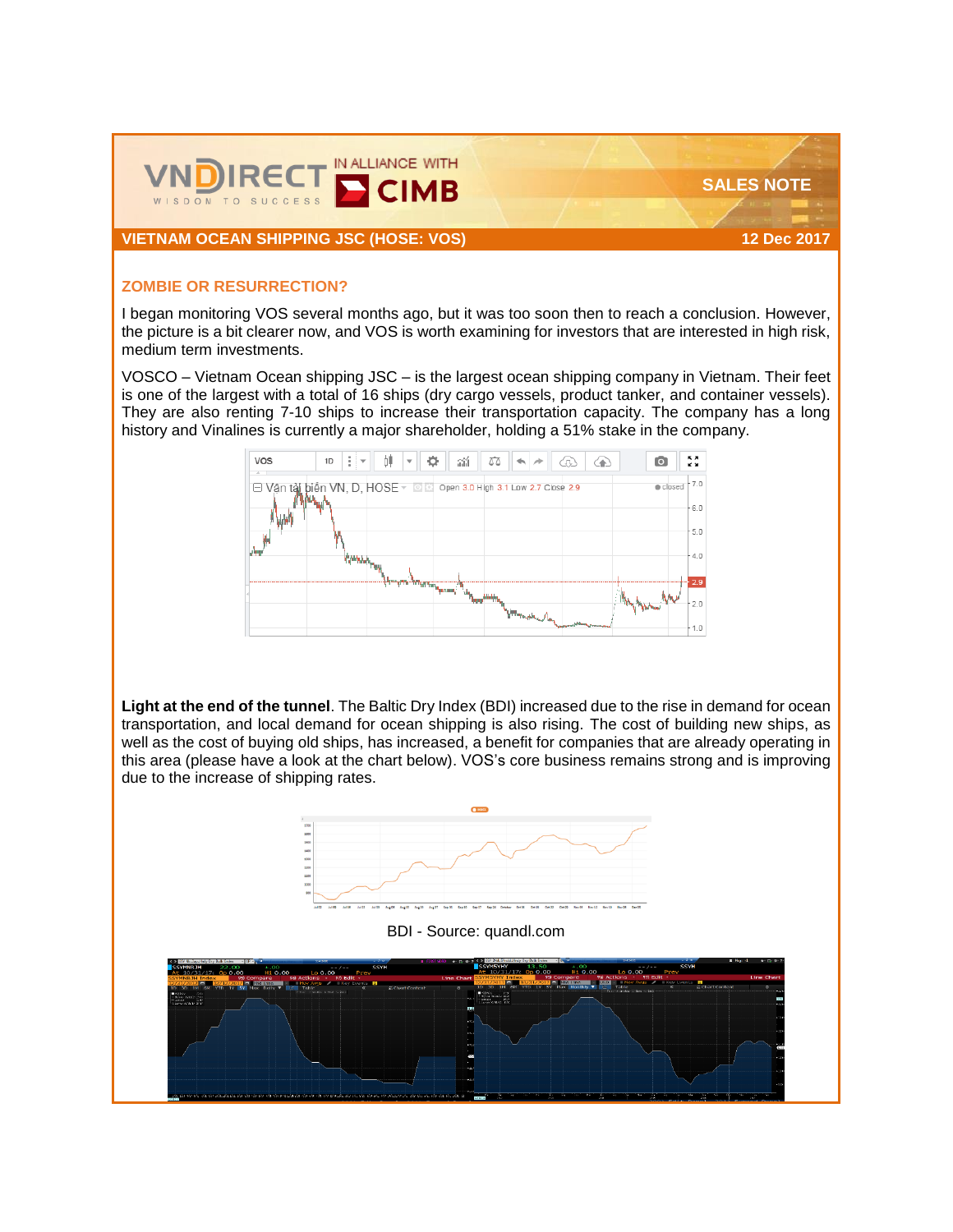Simpson Spence Young SSY new Build Price Japan Handysize Vessel (Left) and Simpson Spence Young SSY 5 years old handysize Vessel Price (Right)

**Government Support**: The company has a 40-year history and is the dominant company in this industry, so a downturn in the company's performance is in our view similar to "losing face". Therefore, we believe that the government has a strong incentive to improve the image of the company. The government's restructuring plan is to divest from nearly all of Vinalines' subsidiaries, excluding VOS. [\(source\)](https://thuvienphapluat.vn/van-ban/Doanh-nghiep/Quyet-dinh-276-QD-TTg-nam-2013-phe-duyet-De-an-Tai-co-cau-Tong-cong-ty-Hang-hai-170476.aspx).

Other supporting factors for its business include the following:

- Vinalines formed a consortium (VOS and three more members) to sign a master agreement with Malaysian corporates: Petronas Chemicals Marketing Ltd and Hemat Marine Sdn Bhd. They expect that the volume will be 1-2 million tons per year beginning in 2018.
- During the beginning of 2017, Vinalines signed the agreement with TKV for coal transportation (exporting)

In recent years, VOS has continued to operate at a loss, but the CFO is still positive. Two of the company's largest costs include depreciation and interest expense. However, with the new restructuring plan, bank loans could be restructured and interest could be lower. If VOS could have its bank loans restructured, its financial pressure would significantly reduce, and we believe that this would be a turning point for VOS. This will become more clear when the company releases its Q4 results.

Could the government possibly **make VOS great again**?

Has the market already begun to notice something? I'm not very sure, although I have noticed that trading volume for VOS has recently increased significantly. This may be a signal of its improving business and favorable terms for the restructuring of its bank loans.

In a recent announcement, the company said "*VOS is working with credit institutions to finalized its loan restructuring. VOS's outlook at the end of the year will be much brighter, and VOS will have be profitable*".



The company is open to meet investors, but their office is in Hai Phong.